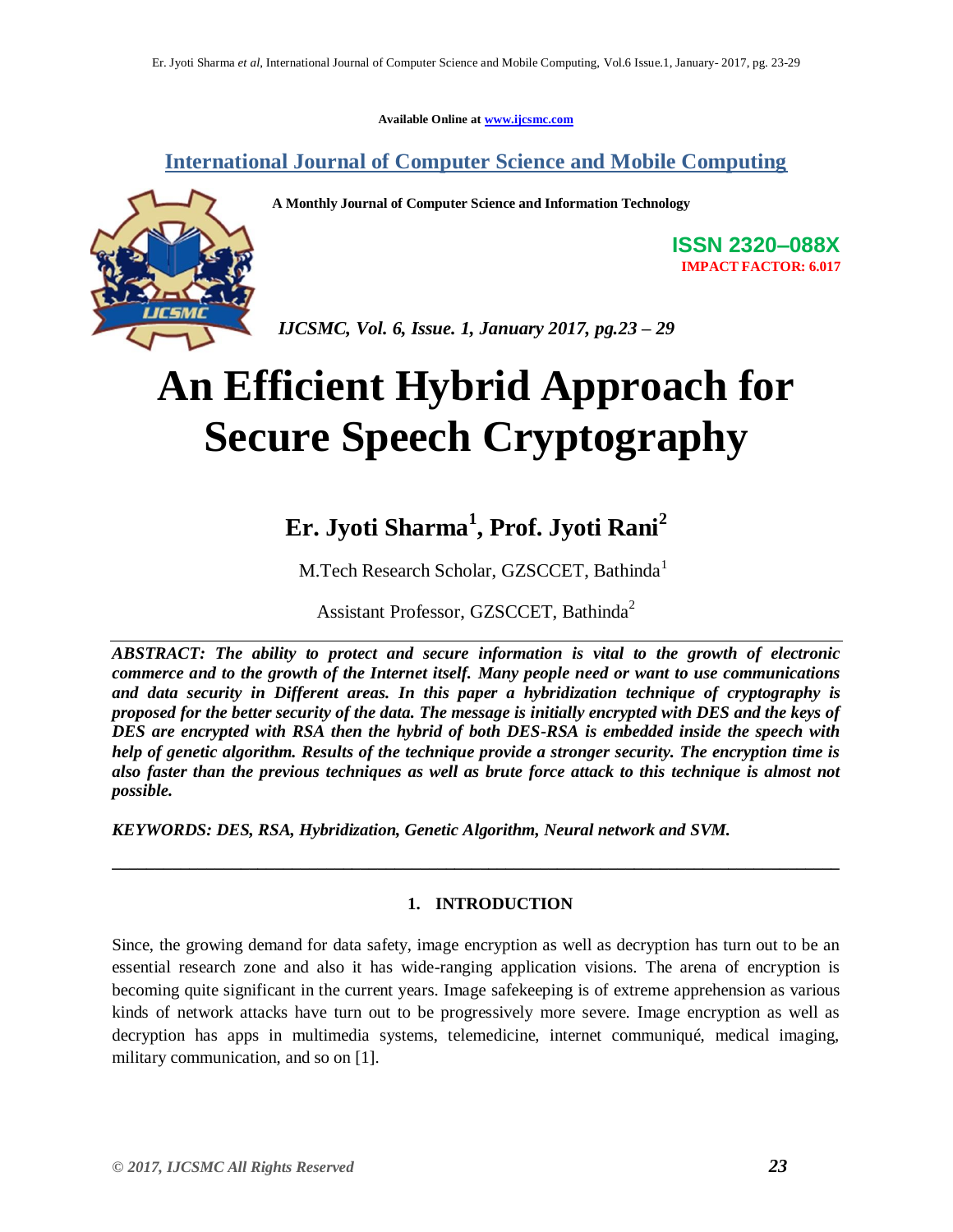Several image content encryption procedures have been recommended [1]. In the direction of making the information secure from numerous attacks as well as for the integrity of information we need to encode the information before it is conveyed or deposited. Government, hospitals, military, private business as well as financial institution, contracts with private images regarding their financial status, patient (in Hospitals), enemy positions (in defence), geographical areas (in research), product, and so on. Maximum of this data is now composed together and stowed on electronic PCs as well as communicated across system to further computer. If these personal images regarding nemesis locations, patient as well as geographical regions drop into the incorrect hands, than such a type of breach of security could possibly lead to declaration of war, wrong treatment and so on. Guarding secret images is a virtuous as well as legitimate necessity.

Cryptography is actually participating in a major purpose throughout data protection throughout applications managing inside a network environment. The idea enables individuals to ply their trade in an electronic form without having problems associated with deceit and also lies besides guaranteeing this sincerity in the information and also authenticity in the sender. They have be a little more important to our day-to-day lifestyle simply because 1000s of folks have interaction in an electronic form every day; through e-mail, e-commerce, ATM equipment, cell phones, and so forth. This particular geometric increase associated with data carried in an electronic form has produced elevated reliability with cryptography and also authentication by consumers [2]. Although secured connection has been around since then, the key supervision issue has averted that coming from popular software. The actual development associated with public-key cryptography has allowed large-scale circle associated with network of users that may communicate safely with one another even when that they never communicated before [3].

#### **2. PROBLEM FORMULATION AND OBJECTIVES**

#### *2.1 Problem Formulation*

Now a day's computers and mobile have become common medium for communication between people separated by long distances. This also make it security vulnerable to use those speech processing. A speech communications become more and more widely used and even more vulnerable, the importance of providing a high level of security is dramatically increasing. Earlier various methods has been implemented like RSA, Diffie method, AES, Hybrid method, But none of the method has provided good security results.

So, in proposed work, by applying cryptography on audio file security mechanism has been implemented. In proposed work the audio files security is enhanced by applying hybridization of DES-RSA and Genetic Algorithm. Then classification of files are compared using neural network (NN) as well as Support Vector Machine (SVM) Algorithm. This file holds meaning only to the person who has knowledge about the decryption process and access to the keys. Then results are evaluated using MSE and PSNR parameters to check the validation of the proposed method.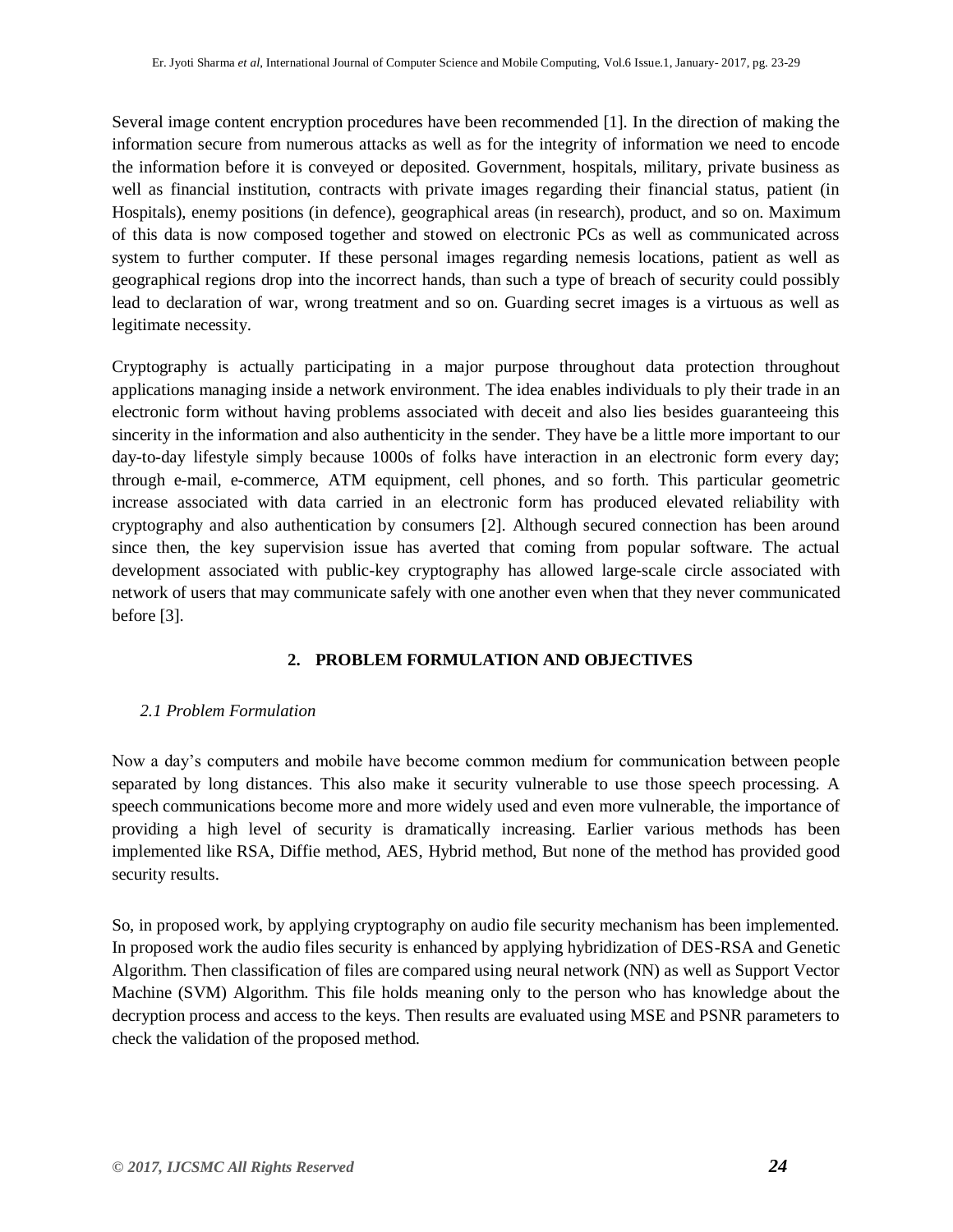#### *2.2 Objectives*

- 1. To study and analyse the existing series based on the security of English speech processing as well as cryptography and to implement related ones.
- 2. To formalize the design principles into an algorithmic description that can be applied on English Speech Processing, implementation of proposed algorithm to predict better results.
- 3. To analyse the experimental results by embedding and extracting cryptography on speech processing using proposed algorithm which are by using RSA, DES, GA, SVM , NN algorithm.
- 4. To evaluate the performance of the proposed system using parameters like PSNR, and MSE.

#### **3. RESEARCH METHODOLOGY**

The methodology goes in the following manner:

- **Step 1 :** First start with English speech words acquisition.
- **Step 2 :** Then prepare database for the system.
- **Step 3 :** After this pre-processing and data extraction process is applied to extract wave data.
- **Step 4 :** Start cryptography process.
	- a) Apply RSA algorithm
	- b) Apply DES algorithm
	- c) Apply RSA in addition to DES algorithm
- **Step 5 :** Encrypt the speech message.
- **Step 6 :** Apply Genetic Algorithm for optimization purpose.
- **Step 7 :** Extract original speech word.
- **Step 8 :** Classify between various speech using SVM
- **Step 9 :** Valuate results using MSE and PSNR.

#### **4. SIMULATION RESULT AND DISCUSSION**

The implementation of proposed work is as following:

- **1.** The speech has been converted into their equivalent crypted speech in order to provide more secured communication using the hybridization of RSA and DES methods.
- **2.** This has been done using SVM and NN machine learning algorithms and then compilation and simulation algorithms applied with the help of MATLAB 2010a software.
- **3.** After simulation we analyzed the result with help of various parameters like PSNR and MSE.
- **4.** From result simulation it has been concluded that results obtained by hybridization of DES-RSA are better.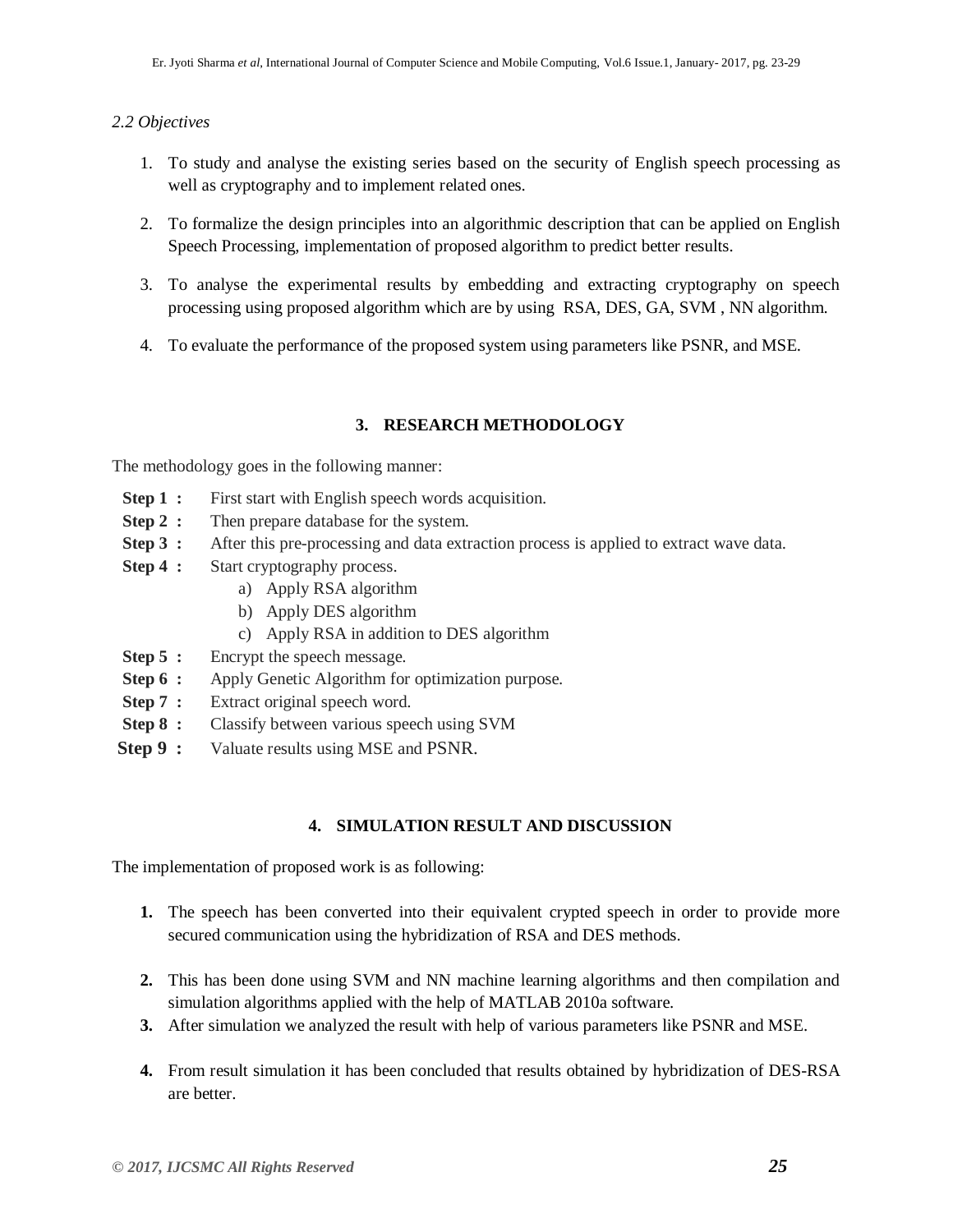#### **PROPOSED FLOWCHART**



#### *4.1 Result in case of RSA*

This section shows the results of RSA algorithm in terms of mean square error and peak signal to noise ratio parameters.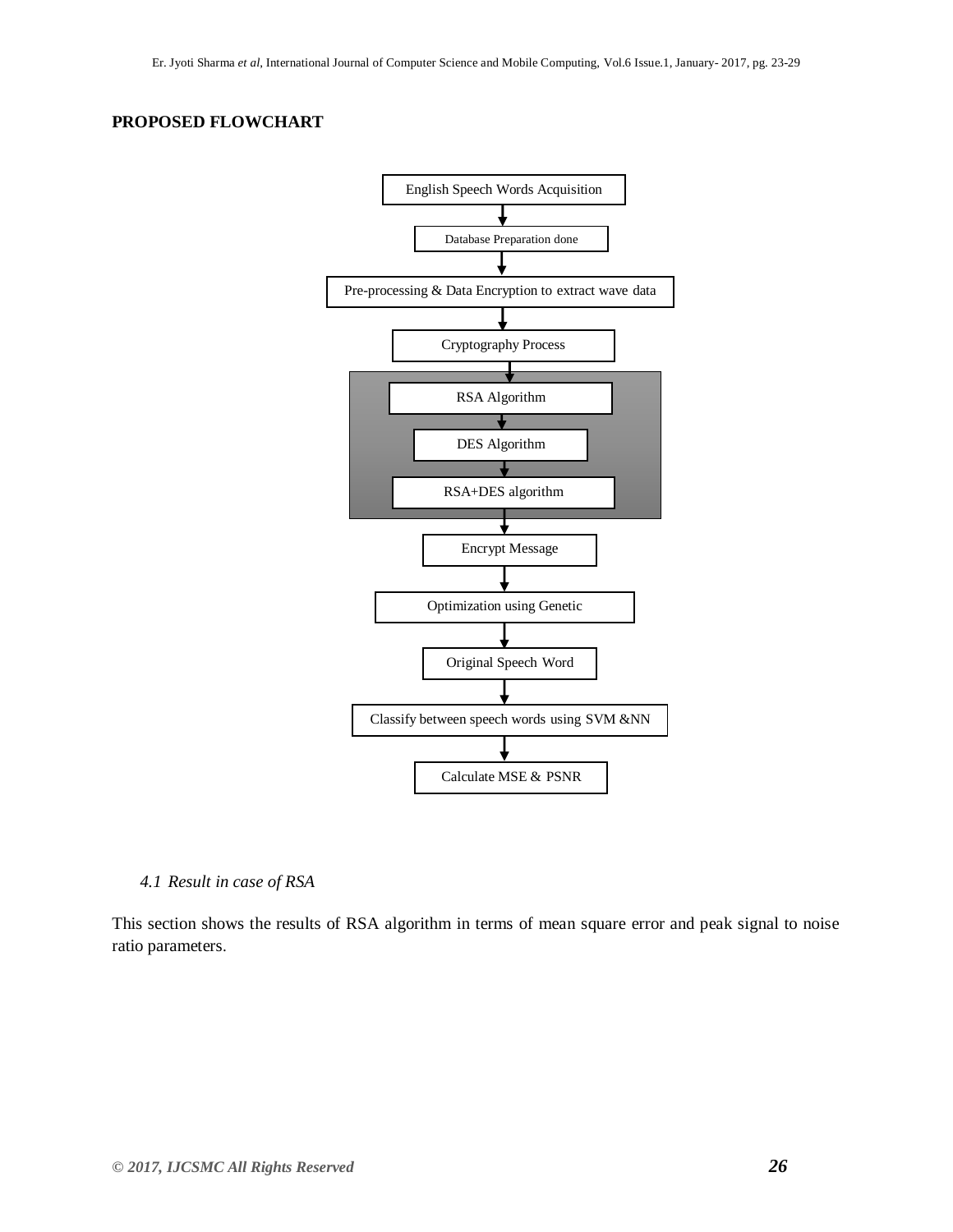Er. Jyoti Sharma *et al*, International Journal of Computer Science and Mobile Computing, Vol.6 Issue.1, January- 2017, pg. 23-29



**Graph 1.1:** Result of RSA

#### *4.2 Results in case of DES*

This section shows the results of DES algorithm in terms of mean square error and peak signal to noise ratio parameters.



**Graph 1.2:** Results of DES

#### *4.3 Results with Hybridization DES-RSA*

This section shows the results of our proposed scheme for execution in terms of mean square error and peak signal to noise ratio parameters.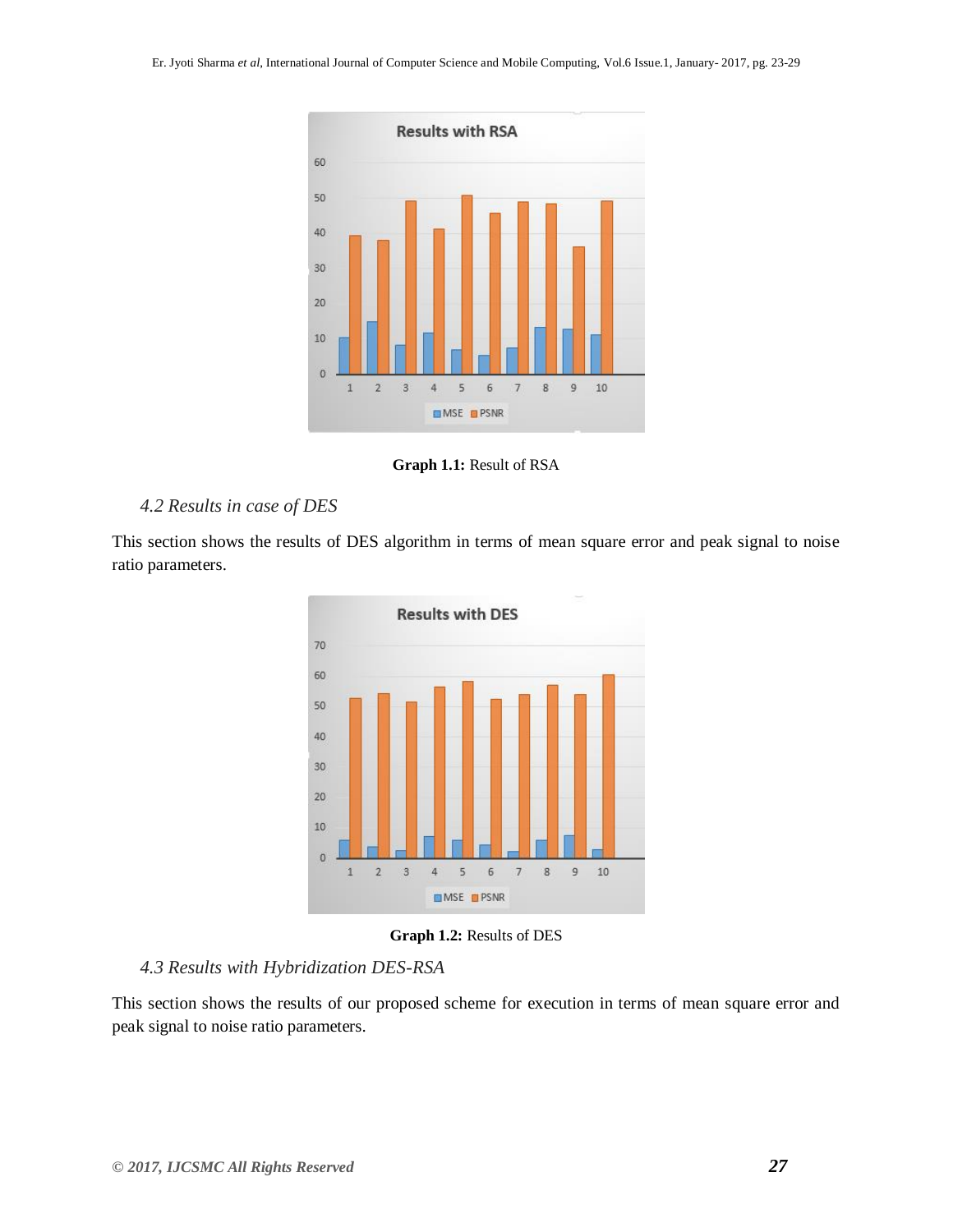

**Graph 1.3:** Results of Hybridization

#### 4.4 *Comparative Analysis of all approaches*

The comparative analysis of mean square error and peak signal to noise ratio parameters in case of RSA, DES and Hybridization algorithms concludes that The mean square error is less in case of Hybrid algorithm than the other algorithms. Similarly, the peak signal to noise ration percentage is better in case of Hybrid algorithm than the other algorithms.



**Graph 1.4:** Comparison of MSE for all algorithm



**Graph 1.5:** Comparison of PSNR for all algorithm